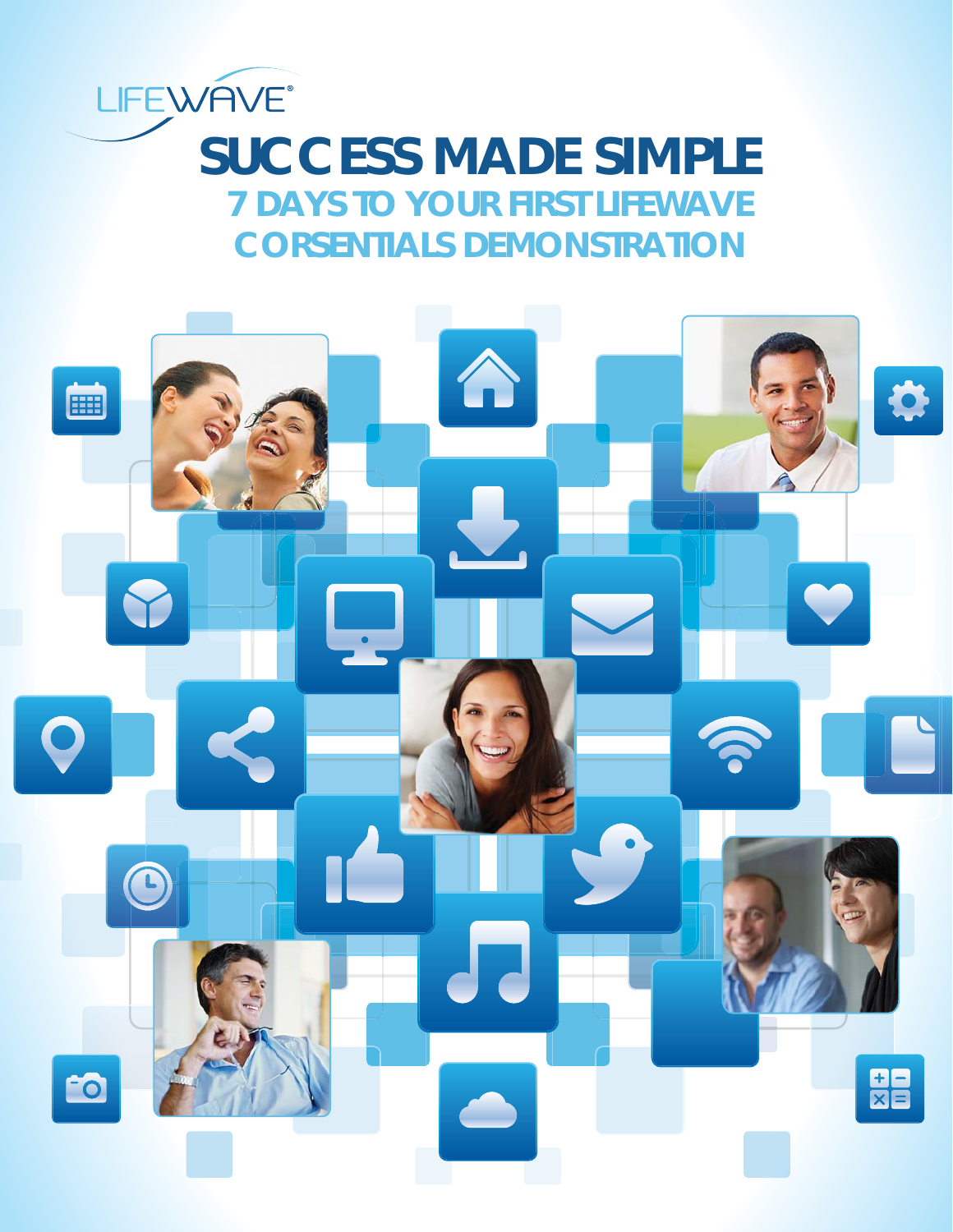# **7 Days to Your First LifeWave CORSENTIALS Demonstration**

Starting your own business can be simple, straightforward, and fun! This easy-to-follow Success Made Simple Guide is designed to help you begin strong and achieve your first goal with LifeWave in just 7 days. LifeWave makes your first goal easily achievable because it's focused on a single objective: sharing with others your personal experience with

#### **MY DISTRIBUTOR #:**

**MY URL:** lifewave.com/

LifeWave products, emphasizing CORSENTIALS. LifeWave's CORSENTIALS is composed of three patent-pending products, including our powerful, non-transdermal patch technology, Aeon, our revolutionary *Theta Nutrition* formula, *Theta One*, and our proprietary nutrient delivery system, *Theta Activate*. Simply put, these three products work together to provide people the most vibrant health they've ever experienced!

Now all you have to do is follow the steps provided, and you'll already be on the path to success.



## **LIFEWAVE CORPORATE:**

**MAIN WEBSITE:** lifewave.com **TRAINING WEBSITE:** lifewavetraining.com

#### **UNITED STATES CUSTOMER SERVICE:**

8:30am – 5:30pm (PST) / Monday — Friday **TEL:** +1(866) 202-0065 **FAX:** +1(858) 459-9876 **EMAIL:** customerservice@lifewave.com

#### **EUROPE CUSTOMER SERVICE:**

9:00am – 5:30pm (GMT) / Monday — Friday **TEL:** +353 91 874 600 **FAX:** +353 91 874 655 **EMAIL:** customerserviceeu@lifewave.com

|                  | <b>FACEBOOK: i</b> facebook.com/LifeWaveHQ          |
|------------------|-----------------------------------------------------|
| <b>TWITTER:</b>  | twitter.com/LifeWaveNews                            |
| <b>LINKEDIN:</b> | m linkedin.com/company/lifewave-inc                 |
|                  | <b>GOOGLE+: 8</b> plus.google.com/+LifeWave         |
|                  | PINTEREST: <sup>o</sup> pinterest.com/lifewavecorp/ |
|                  | <b>INSTAGRAM: @</b> User name-LifeWaveCorporate     |

### **LIST/SCHEDULE OF FIRST WEEK'S ACTIVITIES:**

- **SUNDAY:** Create list of 25 potential prospects.
- **MONDAY:** Send prospects information and invite them to your CORSENTIALS demonstration.
- **TUESDAY: Opportunity Call** 6:00pm-6:30pm PST (832) 225-5052 **PIN:** 952015#
- **WEDNESDAY:** Study LifeWave website, literature and Back Office materials.
- **THURSDAY:** Follow up with the people you invited to confirm their attendance.
- **FRIDAY:** Prepare & setup for your CORSENTIALS demonstration.
- **SATURDAY: Host your first LifeWave CORSENTIALS demonstration!**



### **MY SPONSOR:**

#### **NAME:**

**PHONE/EMAIL:**



**GOALS:**

**MY 7-DAY LIFEWAVE GOAL IS:** to host a LifeWave CORSENTIALS demonstration!

#### **MY 30-DAY LIFEWAVE GOAL IS:**

**MY 90-DAY LIFEWAVE GOAL IS:** 

**MY WHY—**The reason I chose the LifeWave Business Opportunity:

- I want to make more money
- □ I want to have more free time
- $\Box$  I want to help people live a better quality of life
- $\Box$  I want to make a difference in the world
- $\Box$  I want to be my own boss
- $\Box$  I want to help lead other people to success
- $\Box$  I want to be a part of a company that values & supports me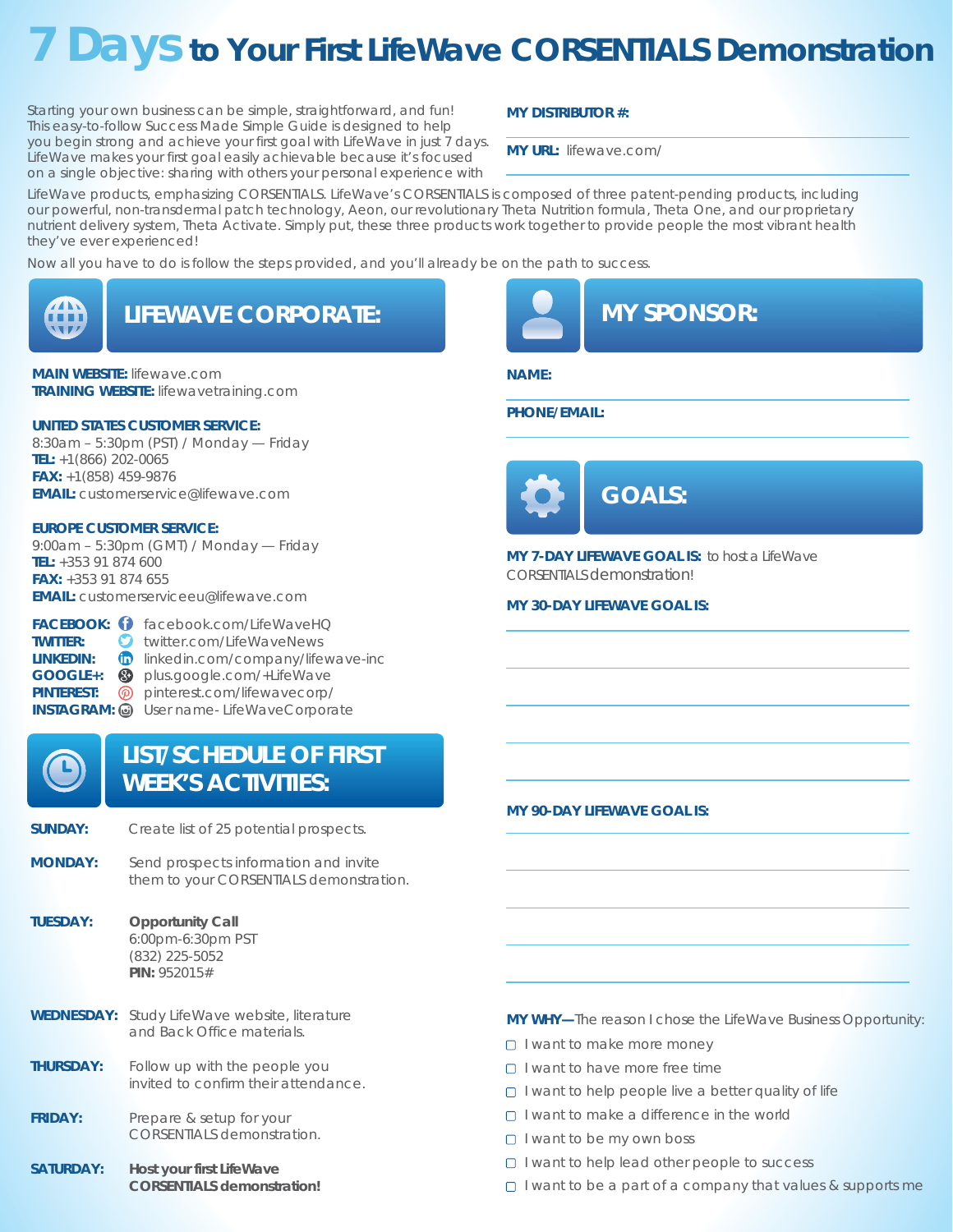# **5 Easy Steps to Planning Your First LifeWave CORSENTIALS Demonstration**

#### **Create Your List**

Who are the 25 people you know the best? Who would be interested in earning extra money? Who is as passionate about health and wellness as you are?

### **Schedule Your LifeWave CORSENTIALS Demonstration**

**Work with your sponsor to pick a date 4-7 days from now:** 

**TIP:** Weekends may work best for most people!



**2**

**1**

#### **<sup>3</sup> Send Each Prospect An Invitation and Information About CORSENTIALS**

Before the actual demonstration takes place, send each guest an invitation as well as a link to the LifeWave website where they can watch the CORSENTIALS video.

# **4 Follow Up and Promote Your CORSENTIALS Demonstration!**

Call each person you invited and confirm their attendance.

**Use social media** (Facebook, Twitter, Google+, etc.) to promote your CORSENTIALS demonstration and invite even more people to attend.

Create a Facebook event posting and invite all of your friends!

Send an email or text an invite to everyone you know.

#### **<sup>5</sup> Prepare For Your CORSENTIALS Demonstration**

Have everything set up and prepared a few days before the CORSENTIALS demonstration takes place.

Have a CORSENTIALS system ready to demo. You will need 1 Aeon patch, 1 *Theta One* stick pack, and 1 bottle of water for each guest. One serving of *Theta Activate* will need to be added to each bottle of water during the demo.

Download the Business Opportunity PowerPoint for your presentation. You'll find this in your Back Office.

You and your Sponsor practice a run through of your presentation for a better organized demonstration.

Practice how to demonstrate the products.

# **Host the CORSENTIALS demonstration! Have fun!**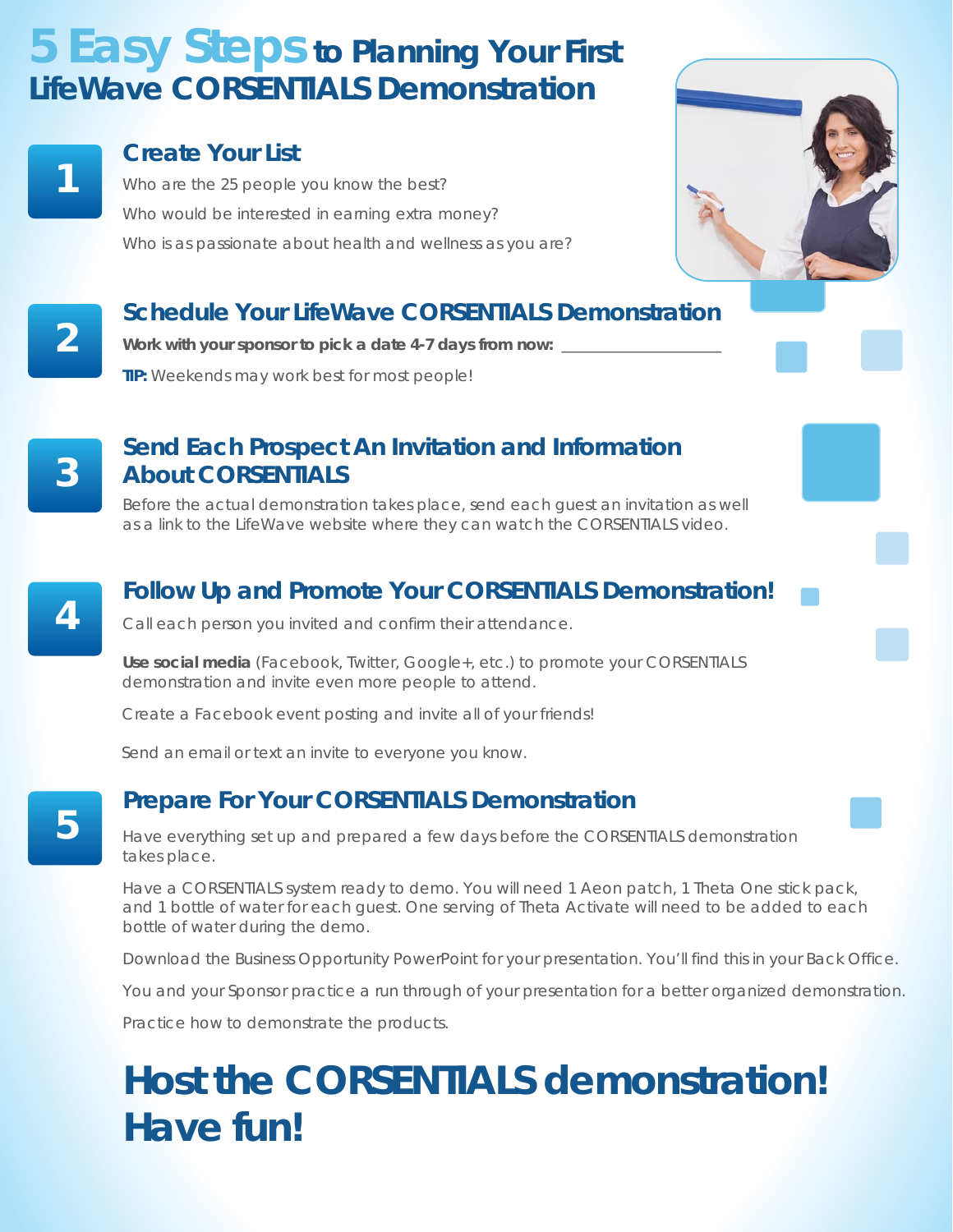# **My Contact List:**

### **People I know and others who may be interested in earning more money:**



*(i.e. Friends, family, co-workers, personal trainers, nutritionists, entrepreneurs, neighbors, gym friends.)*

| NAME:            | DATE: | FOLLOW-UP: |
|------------------|-------|------------|
| 1.               |       |            |
| 2.               |       |            |
| 3.               |       |            |
| $\overline{4}$ . |       |            |
| 5.               |       |            |
| 6.               |       |            |
| 7.               |       |            |
| 8.               |       |            |
| 9.               |       |            |
| 10.              |       |            |
| 11.              |       |            |
| 12.              |       |            |
| 13.              |       |            |
| 14.              |       |            |
| 15.              |       |            |
| 16.              |       |            |
| 17.              |       |            |
| 18.              |       |            |
| 19.              |       |            |
| 20.              |       |            |
| 21.              |       |            |
| 22.              |       |            |
| 23.              |       |            |
| 24.              |       |            |
| 25.              |       |            |

**TIP:** Ask each person you contact if they know of other people who may be interested in attending your CORSENTIALS demonstration as well. You can either contact those people yourself or ask the other person to invite them along. This is a wonderful way to accumulate more leads!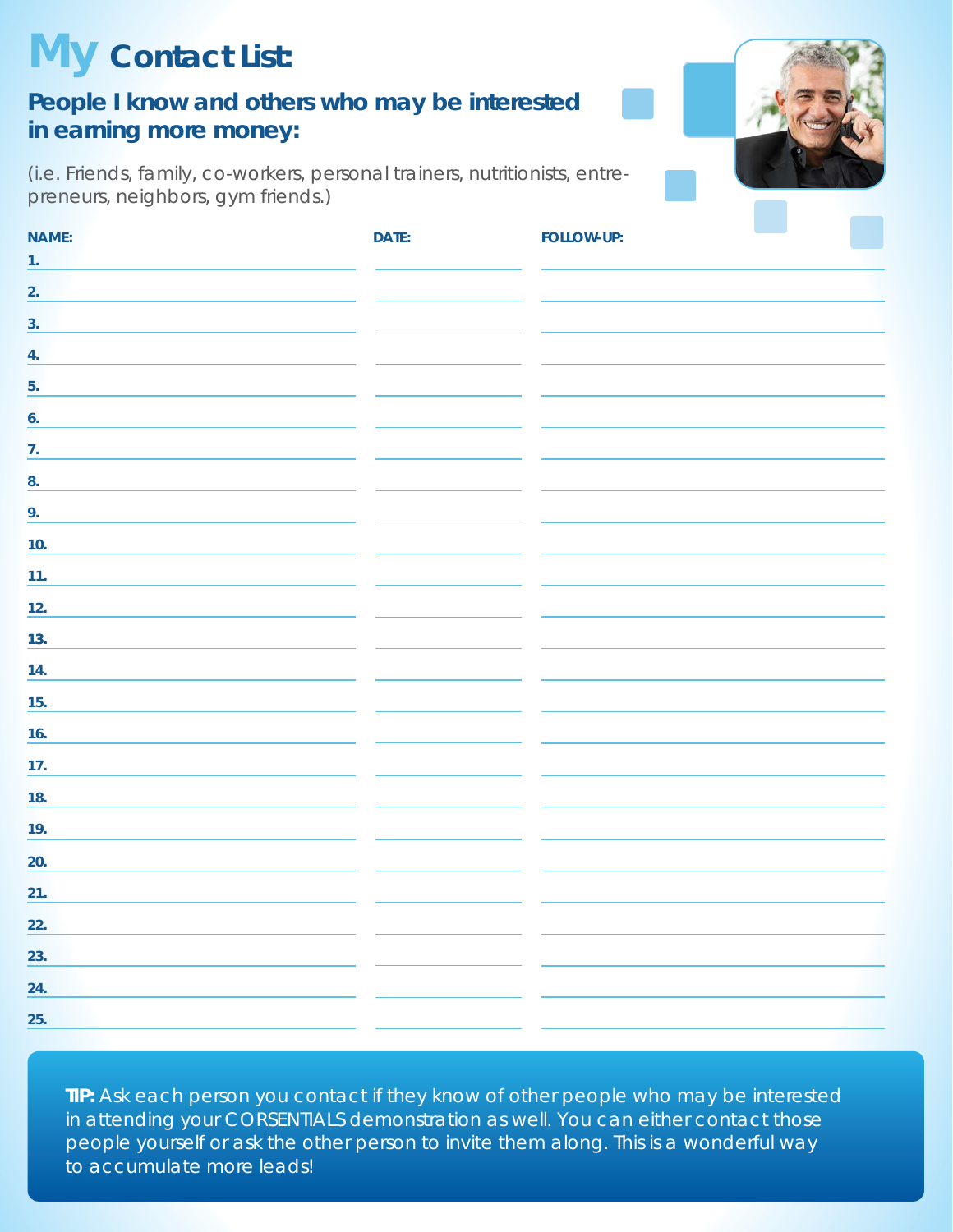# **Script Examples for Inviting People to Your CORSENTIALS Demonstration**



#### **Phone call:**

**Hi, (insert name). This is (insert your name).**

I'm calling because something remarkable has happened to me, and I wanted to share it with you. I don't have a lot of time, but I thought you might be interested in knowing...

**TIP:** Smile when you're talking! Since you're on the phone, and the person you're talking to can't see your facial expression, smiling will help you sound more excited, happy and friendly.

### **Examples:**

#### **CORSENTIALS**

….about a system that's so simple to use and that's provided me the most vibrant health I've ever experienced.

#### **THETA NUTRITION**

…about these natural nutrition formulas that go to work within minutes of consumption!

I'm going to send you an email with a link to a video I would like you to watch. Also, I was so excited about the results I experienced that I'm having a get together this (insert day/time), and I wanted to invite you. I'll put you down as a yes plus a few guests.

**TIP:** Keep the phone call short. Mention right at the beginning that you don't have much time. This will help the person you're talking to be more open to hearing what you have to say since they know the call won't take a lot of their time.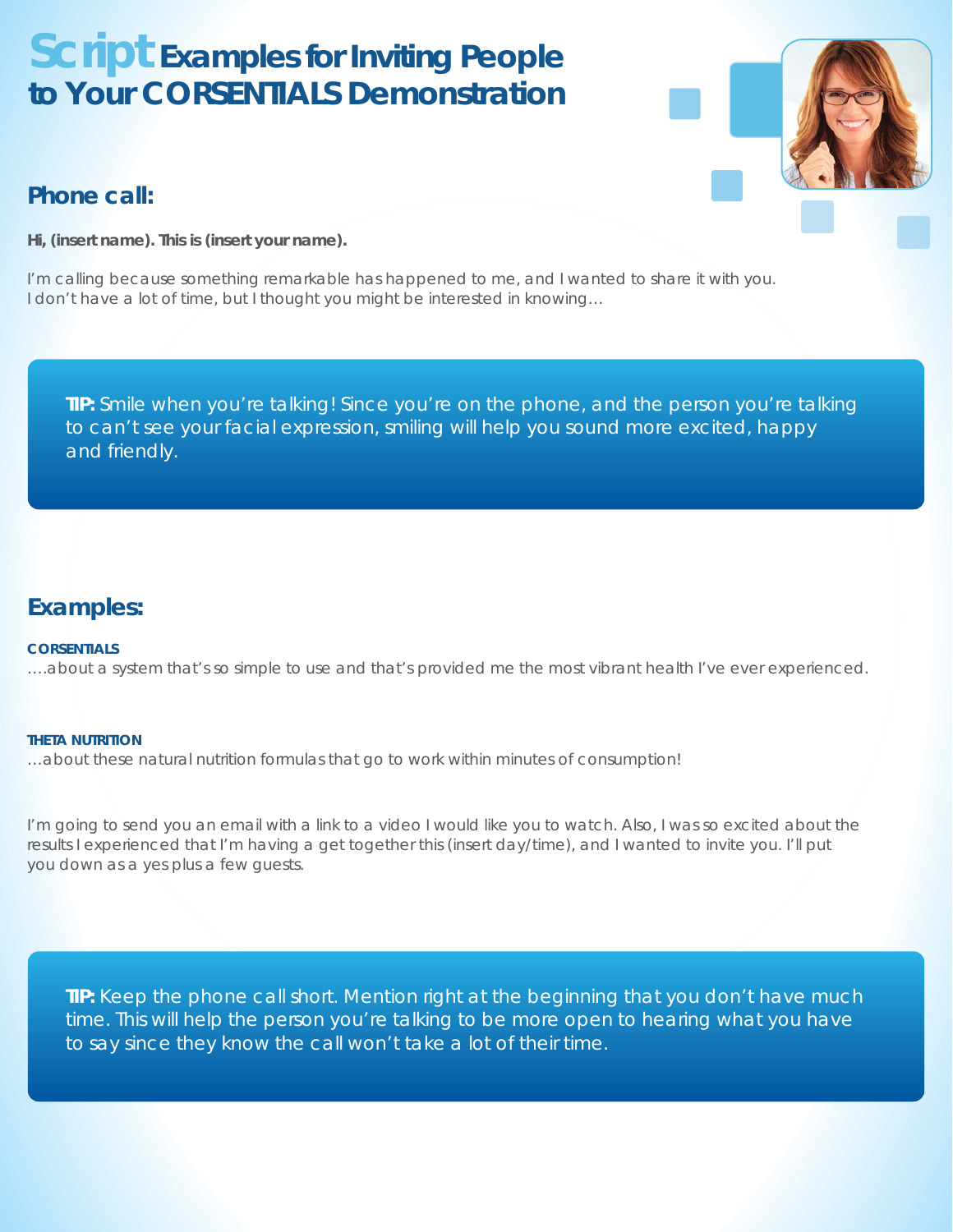# **Script Examples for Inviting People to Your CORSENTIALS Demonstration Continued...**

#### **Email:**

#### **CORSENTIALS**

**Dear (insert name),**

I'm emailing you a quick note about something incredible that happened to me, and I knew you'd be interested in hearing about it. What's amazing, as you know, is that my health hasn't been the best for years, but I recently got introduced to a system of health products that's easy to use and has provided me with an incredible amount of whole body health benefits! There's too much to tell in an email, but I was so excited I decided to hold a get together this (insert day/time) to tell more of my story, and you're invited. I'll put you down as a yes plus a few guests.

#### **ICEWAVE**

#### **Dear (insert name),**

I'm emailing you a quick note about something incredible that happened to me, and I knew you'd be interested in hearing about it. What's amazing, as you know, is that I've been suffering terrible pain for years, but I recently tried an incredible product that took my pain away completely—and it's not a pharmaceutical drug! I was so excited I decided to hold a get together this (insert day/time) to tell more of my story, and you're invited. I'll put you down as a yes plus a few guests.

Thanks!

### **Text message:**

Hello! I want to invite you to a get together I'm having on \_\_\_\_\_\_\_\_\_\_\_\_\_\_\_. I just had an incredible experience that I want to share with all my friends and family. I'll put you down as a yes plus a few guests.

**TIP:** Follow up! You can follow up a call, email or text a couple of days later with another call, email or text. Simply ask if they received your message and re-invite them to your CORSENTIALS demonstration. Emphasize how fun it will be! If they can't come, ask if you can send them more information on what you experienced since they have to miss out on hearing your story.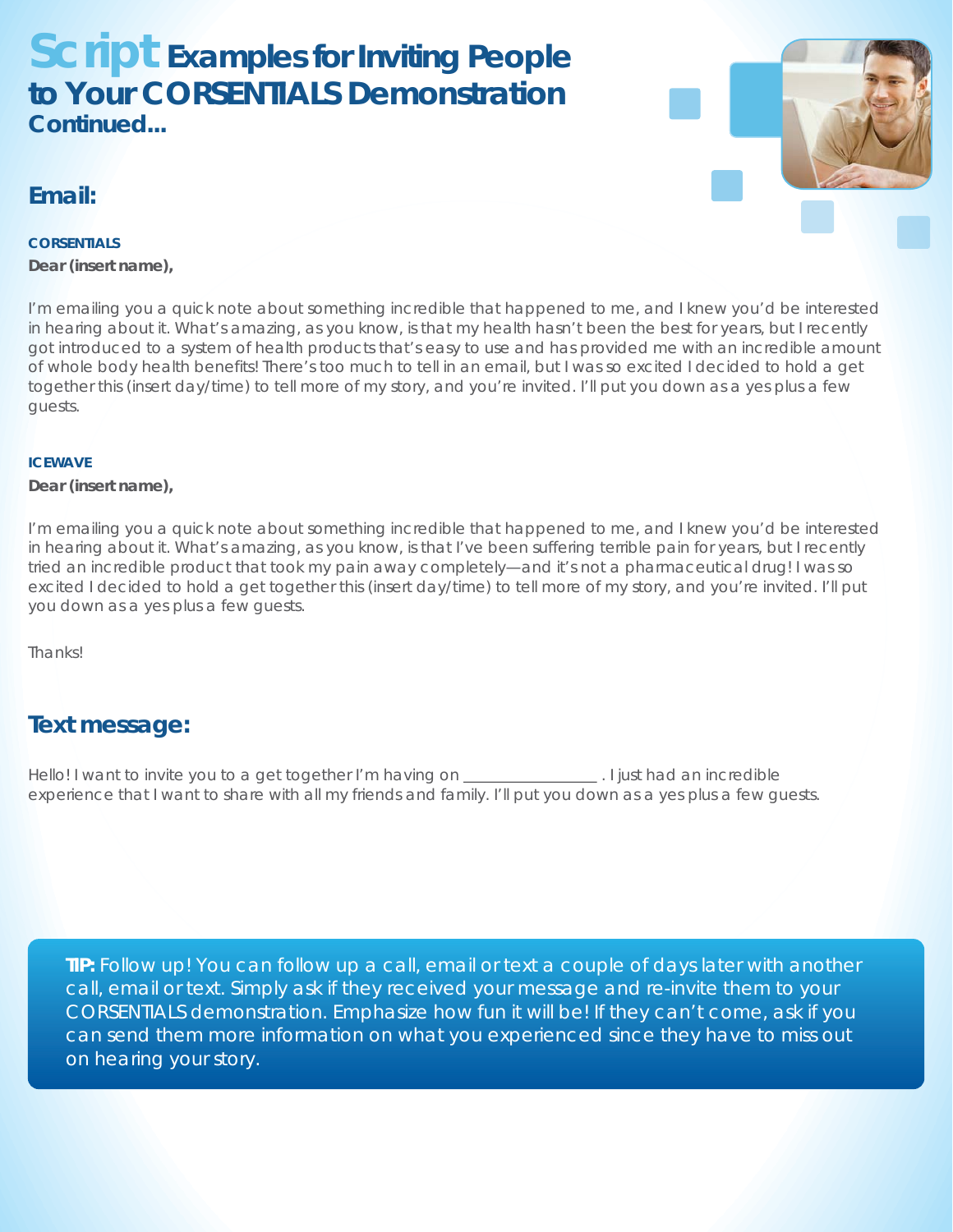# **5 Steps to Hosting A Successful LifeWave Demonstration!**

#### **List of Needs:**

- **D** LifeWave CORSENTIALS
- □ Computer
- Internet connection
- **D** Bottles of water
- n Product for resale
- □ Business Opportunity PowerPoint
- D Download CORSENTIALS video
- Enrollment forms

**1**

**3**

- **Compensation Plan brochure**
- **D** Company brochures
- $\Box$  Team members to share testimonials

**TIP:** Keep the CORSENTIALS demonstration duration to 45 minutes or less to keep people's interest!

### **Introduction and Thank You**

Open by having you and your Sponsor thank your guests for coming and sharing your own personal testimonials with LifeWave.

### **<sup>2</sup> Show Business Opportunity Video**

Video is a powerful tool to capture people's attention right at the beginning of a presentation. This video is available for download in your Back Office.

### **Demonstrate Product and Share Testimonials**

If demonstrating CORSENTIALS, start by having each attendee place an Aeon patch on the back of the neck. Next, provide each guest with a bottle of water, and then add *Theta Activate* to the water and a stick pack of *Theta One*. Shake well and enjoy!

If demonstrating IceWave, patch a guest for pain relief. Let them share their testimonial right after getting patched.

If demonstrating *Theta Nutrition*, provide each person a full bottle of water, a *Theta One* stick pack and add *Theta Activate*. Let them share their testimonials after drinking their sample.

Since our products go to work immediately, have your guests share their experience after about ten minutes. A high percentage of people will experience feelings of increased health benefits within minutes.

# **4 <b>A Have Your Sponsor Present the Business Opportunity PowerPoint<br>
<b>4 A** *Nour Sponsor can present the PowerPoint using a computer. If you don't have access to a*

Your Sponsor can present the PowerPoint using a computer. If you don't have access to a computer, create a "pitch book" by simply printing off the PowerPoint and placing copies in binders for your guests.

### **Enroll Guests as LifeWave Members!**

Present the Diamond, Platinum and Gold enrollment packages. Ask your guests to choose which enrollment package they are interested in.



**5**